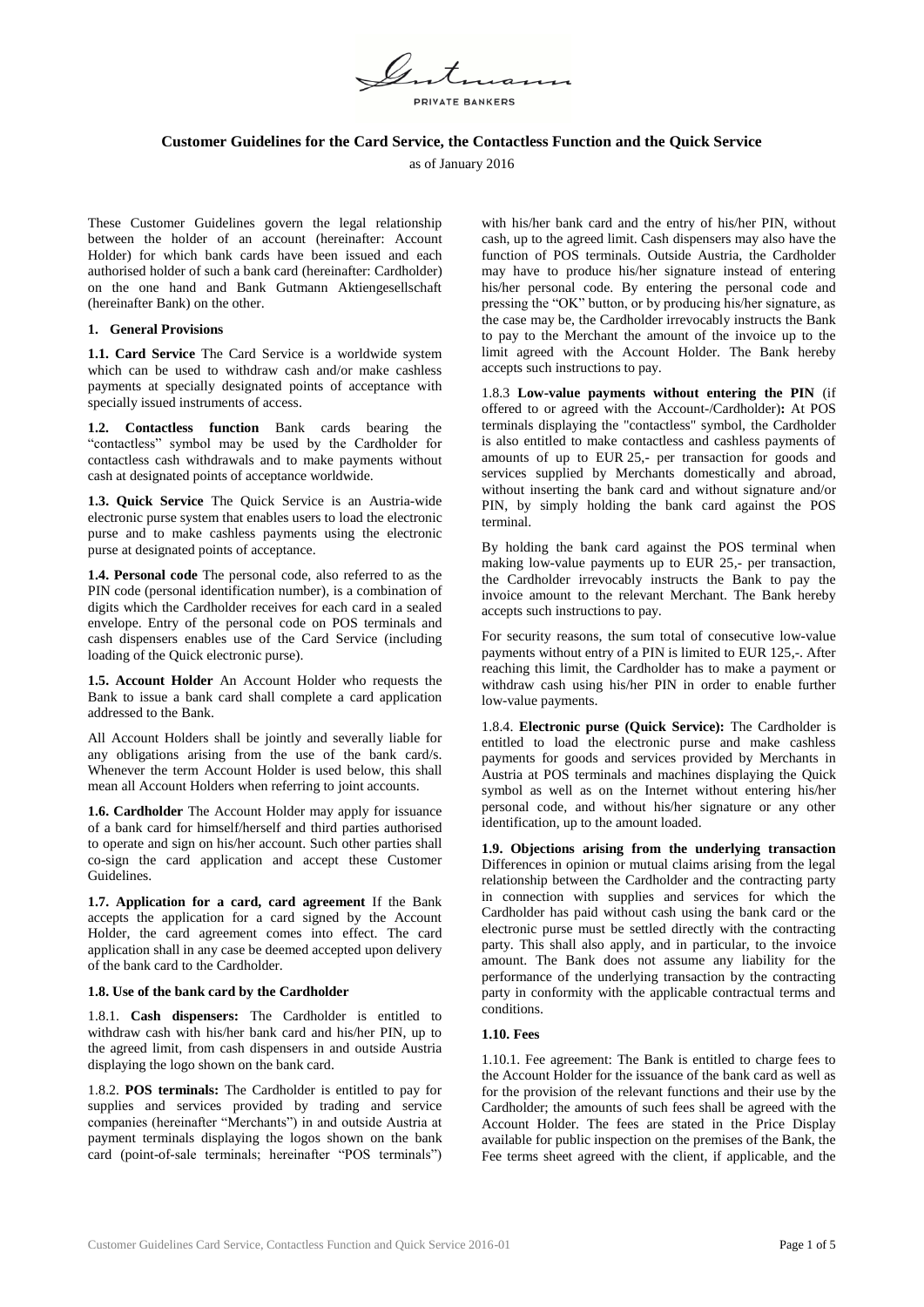PRIVATE BANKERS

application form for the bank card. The Bank is entitled to debit the respective amount of the fee to the account for which the bank card has been issued.

1.10.2. Changes to the fees: Changes to the fees agreed with the Account Holder may be carried out pursuant to Sections 41 et seq of the General Terms and Conditions of Bank Gutmann Aktiengesellschaft.

**1.11. Liability of the Account Holder for Cardholder transactions** Any and all transactions made by the Cardholder using the bank card are made for the Account Holder's account. Entrepreneurs shall be liable up to limit agreed with Account-/Cardholder for any losses or damage incurred by the Bank as a result of violations, by the holder(s) of a card issued for the entrepreneur's account, of the obligations to exercise due care and diligence as set out in these Customer Guidelines, regardless of the kind of infraction on the part of the Cardholder.

**1.12. Improper use of a cash dispenser or POS terminal equipped for cashless payments** If a cash dispenser or POS terminal is used improperly by entering a wrong personal code four times in succession, the bank shall, for security reasons, be entitled to confiscate the bank card and render it unusable.

**1.13. Availability of the system – Please note:** Operating systems may be interrupted for technical reasons beyond the control of the Bank, impairing acceptance of bank cards. Manipulation by third parties may likewise cause restricted operability of points of acceptance or bank cards. **Even in such cases, the personal code must not be disclosed to third parties**. Cardholders are advised to carry alternative means of payment with them, especially when travelling.

# **1.14. Duration of validity of the bank card, duration of the card agreement, and termination**

1.14.1. Duration of validity of the bank card: After conclusion of the card agreement the Cardholder receives a bank card, which shall be valid until the end of the year or month specified on the card.

1.14.2. Exchange of the bank card: If a valid card agreement exists, the Cardholder will receive a new bank card in good time before the expiry date of his/her existing card. As long as the card agreement is valid, the Bank is furthermore entitled to demand the return of the bank card for good cause and issue a new card to the Cardholder.

1.14.3. Destruction of the bank card: After receipt of a new card, the Cardholder is obliged to provide for the safe destruction of the old bank card. The bank card must be destroyed not later than upon expiry of the validity period.

# **Warning: Before destruction of the bank card the electronic purse must be unloaded or any loaded amount must be used for payments.**

1.14.4. Duration of the card agreement: The card agreement shall be concluded for an unlimited period of time. It shall end in any event upon termination of the account relationship with the Account Holder. The Cardholder and/or the Account Holder may terminate the card agreement at no additional cost at any time subject to one month's notice.

The Bank may terminate the card agreement subject to two months' notice

For good cause, the card agreement may be terminated with immediate effect by the Bank, the Account Holder and/or the Cardholder.

Regular periodical fees for the use of the bank card will be refunded to an Account Holder having the status of a consumer on a pro-rated basis. This does not apply to one-off fees for the production and delivery of the bank card charged upon issuance of the bank card.

The cancellation or early termination of the card agreement shall have no effect on the Account Holder's and Cardholder's obligations; all such obligations must be fulfilled.

1.14.5. Return of the bank card: Upon termination of the account relationship all bank cards issued for the account and upon termination of a card agreement the relevant bank card shall be returned without delay as soon as the contractual relationship has ended.

# **Warning: Before return of the bank card the electronic purse must be unloaded or any loaded amount must be used for payments.**

# **1.15. Amendments to the Customer Guidelines**

Any amendments to these Customer Guidelines agreed between the Account Holder and/or Cardholder on the one side and the Bank on the other side, shall be offered by the Bank to the Account Holder and/or Cardholder no later than two months before the proposed entry into force. The consent of the Account Holder and/or Cardholder to the amendments offered shall be deemed given unless the Bank receives an objection from the Account Holder and/or Cardholder before the proposed entry into force. The offer to amend the Customer Guidelines shall be notified to the Account Holder and/or Cardholder. Such notification may be given in any form agreed with the Account Holder and/or Cardholder and shall comply with the legal requirements. Vis-à-vis an entrepreneur, notification shall be deemed given when the notice offering the amendment is made available for viewing in a form agreed with the entrepreneur.

In the notice offering an amendment to the Customer Guidelines, the Bank shall inform the Account Holder and/or Cardholder of the provisions affected by the amendment to the Customer Guidelines and shall draw their attention to the fact that the Account Holder and/or Cardholder will be deemed to have consented to the amendment to the Customer Guidelines unless the Bank receives an objection from the Account Holder and/or Cardholder prior to the proposed entry into force of the amendment. In addition, the Bank will publish a comparison of the provisions affected by the amendment to the Customer Guidelines as well as a complete version of the revised Customer Guidelines on its website and make them available to the Account Holder and/or Cardholder upon request. The Bank shall also inform the Account Holder and/or Cardholder of this in its offer to amend the Customer Guidelines.

In the event of such intended amendment to the Customer Guidelines, the Account Holder and/or Cardholder, if he/she has the status of a consumer, shall have the right to terminate the card agreement free of charge, without notice, before the amendment becomes effective. The Bank shall also inform the Account Holder and/or Cardholder of this option in its offer to amend the Customer Guidelines.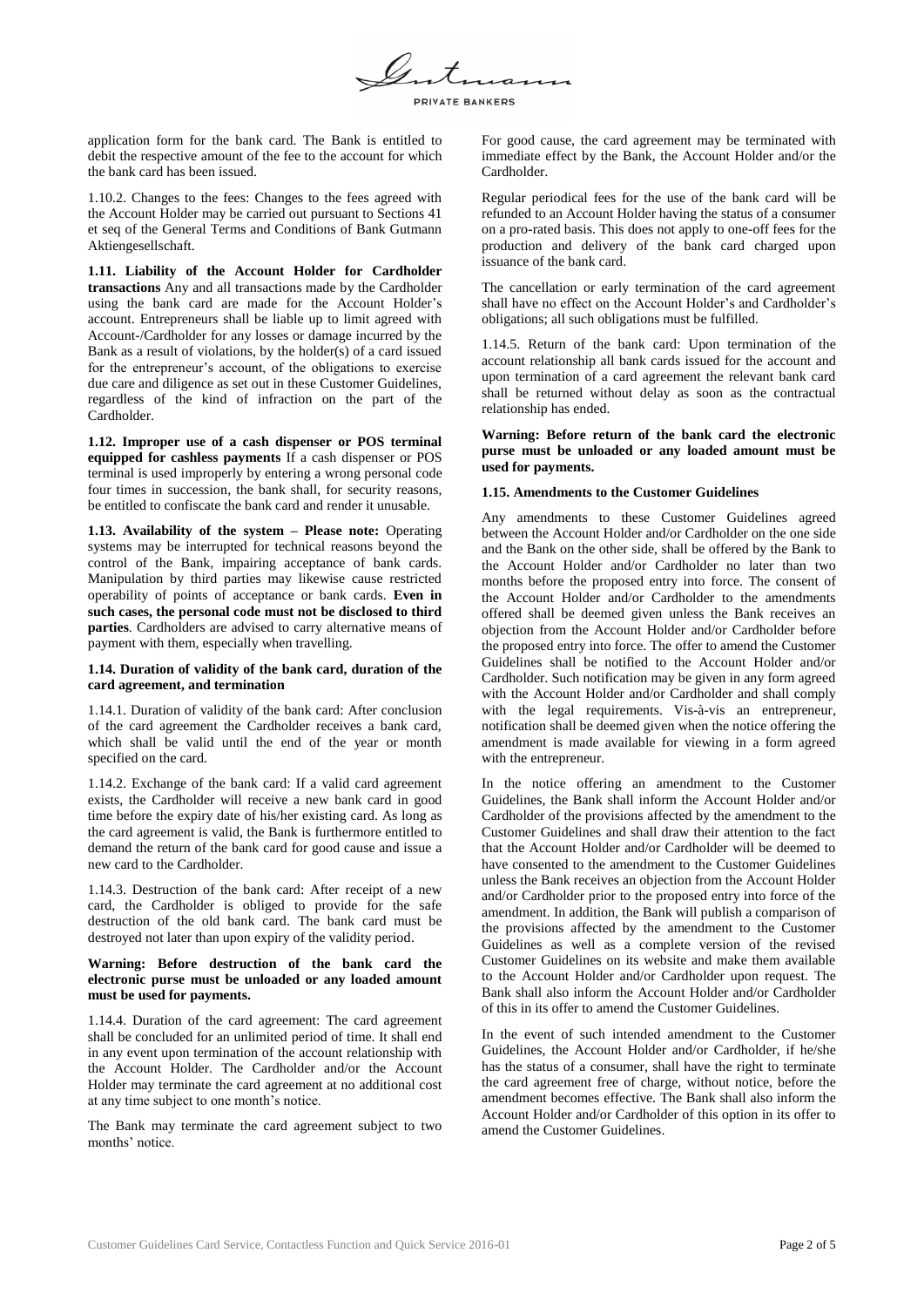PRIVATE BANKERS

**1.16. Changes of address** The Cardholder and the Account Holder shall be obliged to notify the Bank of any change of address immediately. If the Cardholder or the Account Holder fails to notify the Bank of a change of his/her address, written statements of the Bank shall be deemed to have been received when they have been sent to the address last notified to the Bank by the Account Holder or Cardholder.

**1.17. Choice of law** Any and all legal relations between the Account Holder and/or Cardholder and the Bank shall be governed by and construed in accordance with Austrian law.

# **2. Provisions for the Card Service**

**2.1. Instruments of use** The Cardholder shall receive from the Bank the bank card and a personal identification number (PIN) as instruments of use.

The Bank is entitled, upon the prior approval of the Cardholder, to send the bank card and the personal code to the Cardholder. The bank card shall remain the property of the Bank.

# **2.2. Agreement on and change of limits**

2.2.1. Agreement on limits: The Account Holder and the Bank agree on:

- the limit per time unit (e.g. daily or weekly) up to which cash may be withdrawn from cash dispensers using the bank card, and
- the limit per time unit (e.g. daily or weekly) up to which cashless payments can be made at POS terminals and at cash dispensers with a POS function.

2.2.2. Changes of limits: Changes of limits must be mutually agreed by the Bank and the Account Holder.

Such changes of limits may be offered to the Account Holder by the Bank no later than two months before their proposed entry into force. The consent of the Account Holder to the changes proposed shall be deemed given unless the Bank receives an objection from the Account Holder prior to the proposed entry into force. The change offered shall be notified to the Account Holder. The Account Holder may be notified in any form agreed with him/her and such notification shall comply with the legal requirements. Vis-à-vis an entrepreneur, notification shall be deemed given when the notice offering the change is made available for viewing in a form agreed with the entrepreneur.

In its offer to change the limits, the Bank shall advise the Account Holder that the Account Holder will be deemed to have consented to the change of limits unless the Bank receives an objection from the Account Holder prior to the proposed entry into force.

In the case of such an intended change to the limits, an Account Holder having the status of a consumer shall have the right to terminate the card agreement free of charge, without notice, before the change enters into force. The Bank will inform the Account Holder of this option in its notice offering the change.

2.2.3. Limit changes by the Account Holder: The Account Holder is entitled, without stating any reasons, to request the Bank to change his/her limit.

**2.3. Account cover** The Cardholder may, within the scope of the agreed limits, use the bank card for the purposes described

in 1.7. above only to the extent that the account for which the bank card has been issued shows sufficient cover (credit balance plus overdraft limit).

# **2.4. Obligations of the Cardholder**

2.4.1. Signing the bank card: The Cardholder shall sign the bank card in the designated place immediately upon receipt.

# 2.4.2. deleted

2.4.3. **Keeping the bank card in a safe place and keeping the personal code secret: The Cardholder shall be obliged to keep the bank card in a safe place, also in his/her own interest. The bank card must not be passed on to a third party. The PIN shall be kept secret. It must not be written down on the bank card. The personal code must not be disclosed to anybody, not even employees of the Bank, other Account Holders or other Card Holders. When using the personal code care must be taken to ensure that the user is not being spied on by third parties.**

2.4.4. Blocking requests and other reports: In the event of loss, theft, misuse or other unauthorised use of the bank card, the Cardholder and/or the Account Holder shall have the card blocked immediately by contacting the Bank or the card blocking hotline.

**2.5. Settlement** Transactions made using the bank card will be debited to the account and will be advised to the Account Holder in the form agreed with the Account Holder for the provision of communications.

**2.6. Conversion of foreign currencies** In the settlement of cash withdrawals or cashless payments made at POS terminals outside Austria, the respective amount in foreign currency will be converted as follows:

- with currencies whose exchange rate is fixed in relation to the euro, at the fixed rate for the currency concerned;
- with currencies of countries which are not members of the European Monetary Union at the foreign exchange rate defined below:

The foreign exchange rate is calculated based on the foreign currency selling rates of domestic and foreign banks as published on the website [www.austrofx.at](http://www.austrofx.at/) of TeleTrader Software GmbH.

The foreign currency exchange rate for any currency is calculated as the mean value of all selling rates for that foreign currency as published on [www.austrofx.at](http://www.austrofx.at/) (excluding any rate calculated by the Bank Gutmann Aktiengesellschaft, if applicable).

At least five rates published on [www.austrofx.at](http://www.austrofx.at/) are required for the determination of a foreign currency exchange rate (excluding any rate published by Bank Gutmann Aktiengesellschaft, if applicable). In the event that fewer rates are available, the OANDA Corporation reference exchange rate as published on the PSA Payment Services Austria GmbH website www.psa.at shall apply.

The foreign exchange rates can be obtained from the Bank or viewed on the website [www.psa.at.](http://www.psa.at/) The effective date of conversion shall be the date on which PSA Payment Services Austria GmbH receives the debit from the foreign bank. The exchange rate and the effective conversion date shall be communicated to the Account Holder in the manner agreed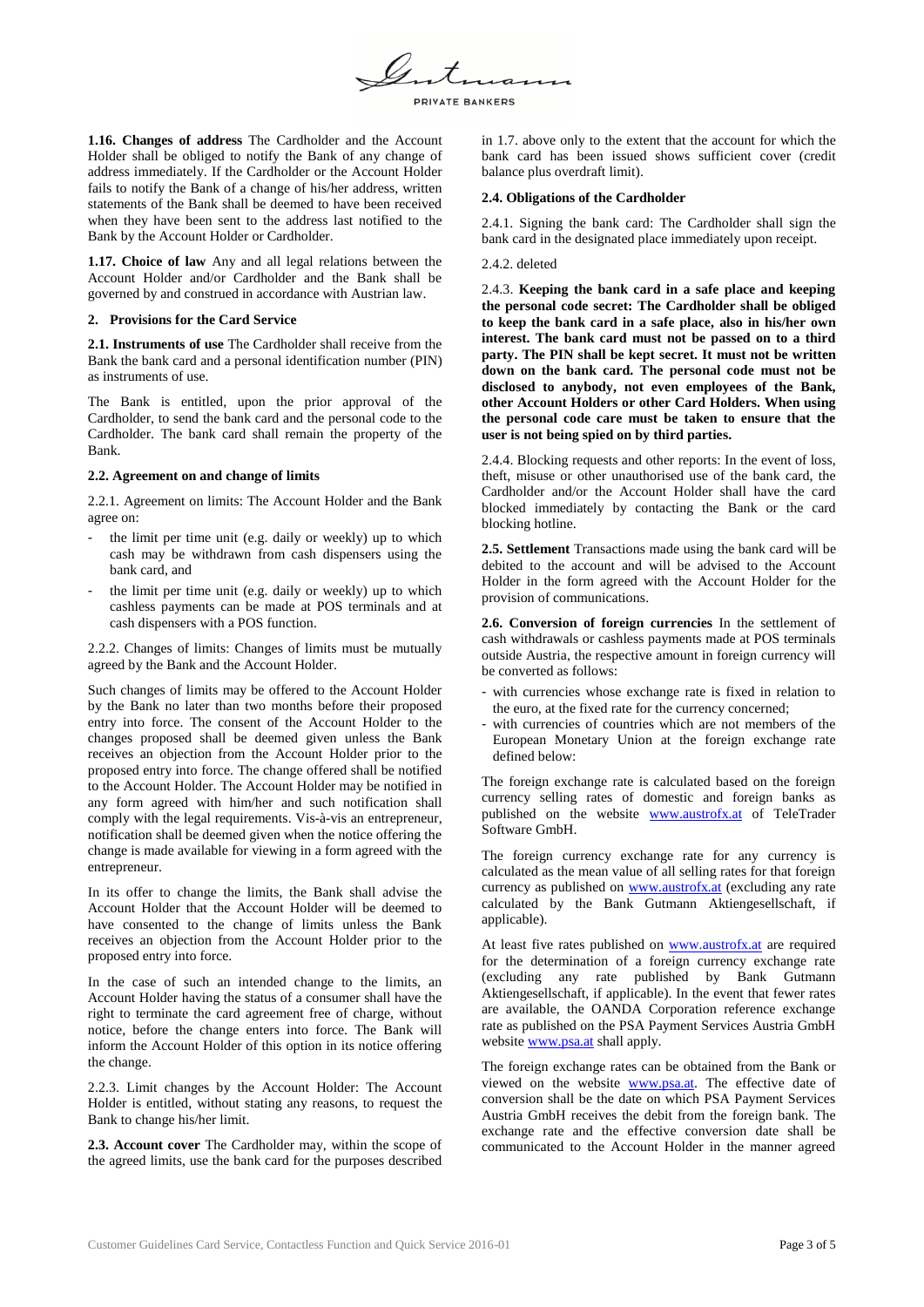PRIVATE BANKERS

with him/her for the provision of communications and in conformity with legal requirements

### **2.7. Blocking**

2.7.1. The bank card can be blocked by the Account Holder or the respective Cardholder as follows:

- at any time by calling the card blocking hotline set up by PSA Payment Services Austria GmbH ("PSA card blocking hotline") for this purpose; the telephone number of this hotline is displayed on every cash dispenser in Austria. It can also be viewed on the website [www.psa.at](http://www.psa.at/) or requested from any bank, or
- in person, in writing or by telephone at the Bank during the Bank's business hours.

A request to block a card made during the Bank's business hours or, at any time, via the "PSA card blocking hotline" becomes effective immediately upon receipt. A blocking requested via the PSA card blocking hotline will result in all bank cards issued for the account to be blocked until further notice.

2.7.2. The Account Holder may instruct the block on all or individual bank cards issued for his/her account to be lifted. After a blocking has been effected, a new bank card will be issued only upon the written instruction of the Account Holder.

2.7.3. The Bank is authorised to block a bank card or to lower the limits agreed for the bank card without the cooperation of the Account Holder or Cardholder in the following cases:

- if this is justified on objective grounds with regard to the security of the bank card or the systems that can be accessed using the card;
- if the Bank has reason to believe that the bank card has been used without authorisation or fraudulently;
- if the Cardholder is in default on his/her payment obligations for a line of credit associated with the bank card (overrunning or overdraft) and
	- either the performance of these payment obligations is at risk due to a deterioration or potential deterioration in the Cardholder's or a co-debtor's financial position or
	- the Cardholder is insolvent or under threat of insolvency.

**Please note: The blocking will not prevent unloading of and paying with the electronic purse ("Quick").**

# **3. Provisions for the Quick Service**

**3.1. Electronic purse** An electronic purse requires a storage medium. The microchip in the bank card is such a storage medium. E-money may be loaded onto the electronic purse within the meaning of the Austrian E-Money Act  $(L, E)$ Geldgesetz 2010", Austrian Federal Law Gazette BGBl I 2010/107 as amended by BGBl I 2012/35). The Cardholder may set up the electronic purse of the Quick Service (hereinafter the "electronic purse") on this microchip and use it in accordance with the following provisions.

#### **3.2. Loading the electronic purse**

3.2.1. The Cardholder can load the electronic purse at the loading terminals displaying the Quick logo.

3.2.2. The electronic purse can be loaded (the loading options are listed here as examples and are not available at all locations at all times):

- using the bank card and the personal code at cash dispensers equipped with a Quick loading function,
- with the bank card and the personal code at self-service loading terminals for the Quick Service,
- against cash payment at any bank providing a loading terminal for the Quick Service.

3.2.3. The storage chip of the electronic purse is designed for loading a maximum amount of EUR 400,- which after use may be topped up again and again up to this limit. The maximum amount that can be loaded shall be agreed by the Account Holder and the Bank.

3.2.4. The amount loaded at any given time is shown to the Cardholder at the loading terminal when loading and at payment terminals when paying.

3.2.5. **Please note: By loading the electronic purse at cash dispensers or self-service loading terminals, the Cardholder will reduce the amount available to him/her under the Maestro system for payment at the POS terminals.**

# **3.3. Making payments with the electronic purse**

3.3.1. A loaded electronic purse can be used for paying without cash for supplies and services provided by Merchants at terminals and machines in Austria displaying the "Quick" logo and on the Internet without entering the personal code, and without a signature or other identification, up to the loaded amount. The Bank is under no obligation to prove that a payment transaction has been authenticated, properly recorded and booked, or has not been impaired by technical breakdowns or any other disruptions.

3.3.2. By confirming payment as provided for under the relevant payment procedure, the Cardholder irrevocably instructs the Bank to pay to the Merchant the amount charged, to the extent that this is covered by the amount loaded. The Bank hereby accepts such instructions with immediate effect.

3.3.3. Payments will only be executed by the system if the invoice amount is not higher than the amount loaded on the electronic purse.

# **3.4. Making payments with the electronic purse on the Internet**

3.4.1. The electronic purse can be used for making payments on the Internet. For this procedure, the Cardholder requires appropriate hardware (e.g. chip reader, terminal) and software. Upon request, the Bank or PayLife Bank GmbH, Marxergasse 1B, A-1030 Vienna, will name such products to the Cardholder.

3.4.2. With respect to payments on the Internet, the electronic purse may be used only with Merchants offering the option of payment via "@Quick" on their websites.

The Cardholder is entitled to pay for supplies and services provided by Merchants who are also "Quick" Merchants on the Internet without cash up to the amount loaded.

Payment transactions will be executed by the system only if the invoice amount does not exceed the amount loaded on the electronic purse.